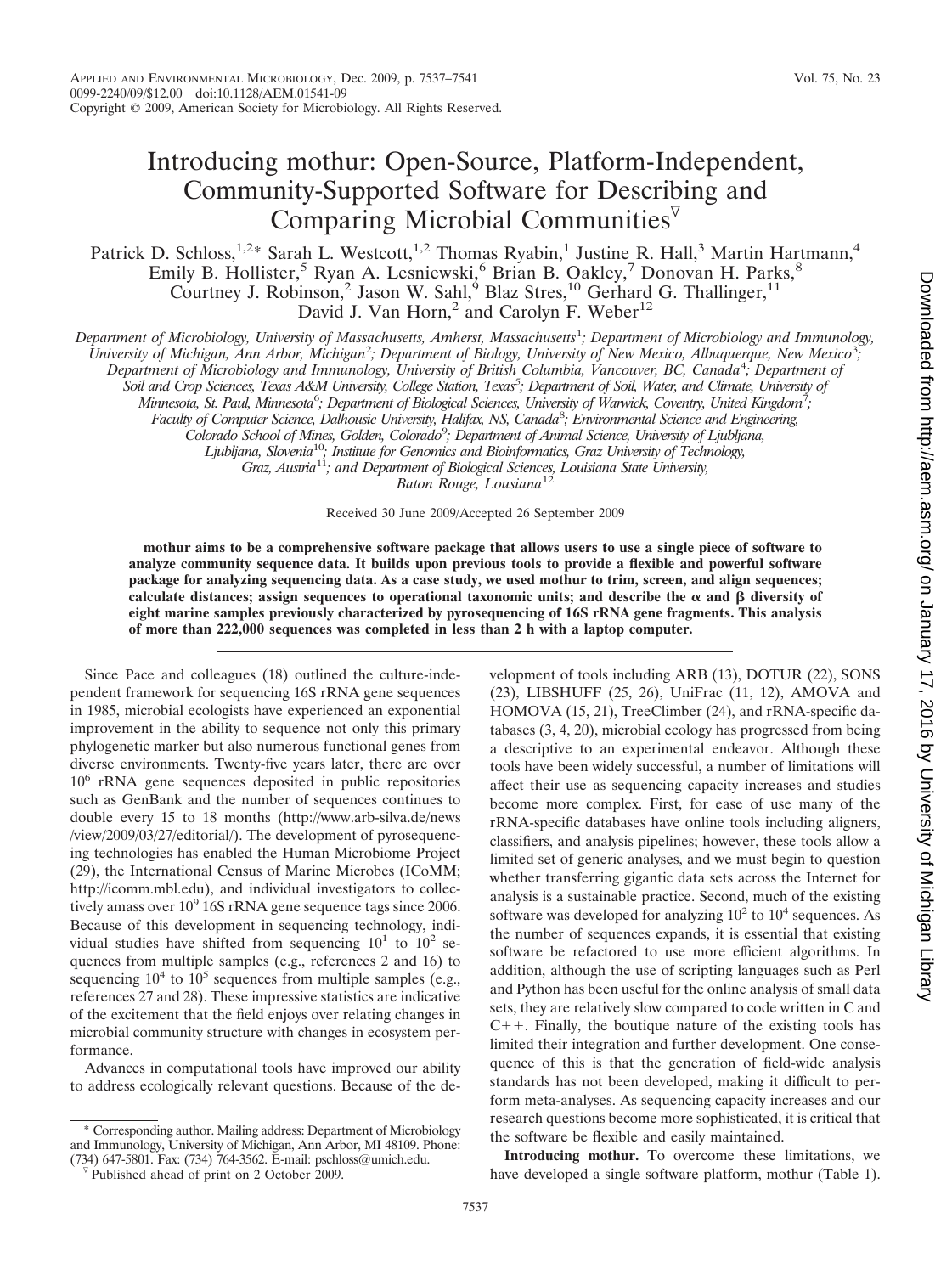| Existing tool                   | Description                                                                                                                                                                        | Implementation in mothur                                                                                                | Reference(s) |  |
|---------------------------------|------------------------------------------------------------------------------------------------------------------------------------------------------------------------------------|-------------------------------------------------------------------------------------------------------------------------|--------------|--|
| Pyrosequencing pipeline (RDP)   | Online tool that trims and deconvolutes<br>sequences using user-supplied data                                                                                                      | Stand-alone implementation; increased<br>speed; greater flexibility; additional<br>screening options                    | 3            |  |
| NAST, SINA, and RDP<br>aligners | Online tools that align user-supplied sequences<br>with specific databases                                                                                                         | Stand-alone implementation; can<br>utilize multiple processors;<br>increased speed; greater flexibility;<br>open source | $3-5, 20$    |  |
| <b>DNADIST</b>                  | Can utilize multiple processors; more<br>Calculates pairwise distances between sequences<br>efficient use of RAM; various ways<br>(does not penalize for gaps)<br>to penalize gaps |                                                                                                                         | 6            |  |
| DOTUR and CD-HIT                | Assigns sequences to OTUs, constructs sampling<br>curves, and estimates richness and diversity                                                                                     | More efficient clustering; requires less<br>memory; additional calculators;<br>greater flexibility                      | 10, 22       |  |
| <b>SONS</b>                     | Calculates estimates of the fraction and richness<br>of OTUs shared between communities                                                                                            | Generates dendrograms, heat maps,<br>and Venn diagrams; additional<br>calculators; greater flexibility                  | 23           |  |
| <b>f-LIBSHUFF</b>               | Uses the Cramer-von Mises statistic to test<br>whether two communities have the same<br>structure                                                                                  | Eliminates the need for a sorted<br>distance matrix; can specify pairwise<br>comparisons                                | 25, 26       |  |
| TreeClimber                     | Uses a parsimony-based test to determine<br>Greater flexibility; can specify pairwise<br>whether two or more communities have the<br>comparisons<br>same structure                 |                                                                                                                         | 14, 15, 24   |  |
| UniFrac                         | Compares the phylogenetic distance between<br>communities to detect differences in<br>community structure                                                                          | Stand-alone implementation; greater<br>flexibility; can input bootstrap trees                                           | 12           |  |

TABLE 1. Features from preexisting software that have been integrated into mothur*<sup>a</sup>*

*<sup>a</sup>* In all cases, modifications have been made to the mothur implementation of the algorithms for greater flexibility, speed, and resource utilization.

mothur implements the algorithms implemented in previous tools including DOTUR, SONS, TreeClimber, LIBSHUFF, --LIBSHUFF, and UniFrac. Beyond the implementation of these approaches, we have incorporated additional features including (i) over 25 calculators for quantifying key ecological parameters for measuring  $\alpha$  and  $\beta$  diversity; (ii) visualization tools including Venn diagrams, heat maps, and dendrograms; (iii) functions for screening sequence collections based on quality; (iv) a NAST-based sequence aligner (5); (v) a pairwise sequence distance calculator; and (vi) the ability to call individual commands either from within mothur, using files with lists of commands (i.e., batch files), or directly from the command line, providing for greater flexibility in setting up analysis pipelines.

**Object oriented, responsive, free, and platform independent.** mothur is written in  $C++$  using modern object-oriented programming strategies (17, 19). Design patterns are used extensively to improve the maintenance and flexibility of the software (7). Since releasing the first version of mothur in February 2009, we have made use of an iterative release design model. This means that instead of releasing mothur once a year with many modifications, we release smaller updates to mothur throughout the year. The advantage to this approach is the ability to more quickly address bugs, incorporate user suggestions, and get new features to users. By making mothur an open-source software package under the GNU General Public License (http://www.gnu.org/licenses/gpl.html), we have ensured that the software is free and open to modification by other investigators developing their own analysis methods. mothur is available from the project website (http://www .mothur.org) as a Windows-compatible executable or as source code for compilation in Unix/Linux or Mac OS X environments.

**Open documentation and support.** Extensive communitysupported documentation and support are available through a MediaWiki-based wiki (http://www.mediawiki.org/) and a phpBB-based discussion forum (http://www.phpbb.com). The wiki format serves two important functions. First, it is a source of documentation that users are free to read, edit, and expand to help themselves and others understand the theory and implementation behind the commands provided in mothur. For example, the wiki page describing each calculator includes manual calculations. Numerous undergraduate and graduate courses have used these example calculations to improve their students' numeracy. Second, users are encouraged to create pages describing how they used the software to analyze a set of data as a medium for teaching others the diverse ways that one can design experiments and analyze their data. These "example workflows" include the original data, commands, and commentary from unpublished and published studies (e.g., references 1, 8, and 9). The discussion forum allows users to ask questions that anyone can answer, and the forum allows users to suggest improvements to the software.

**Example workflow: the ocean's rare biosphere.** Although mothur is fully capable of analyzing traditional clone-based sequences, here we demonstrate the ability of mothur to efficiently analyze a pyrosequencing data set. Sogin and colleagues, in a seminal 2006 study that outlined the use of pyrosequencing in microbial ecology studies, obtained 216,243 high-quality sequence reads from the V6 region of the 16S rRNA gene from eight samples (27). They obtained six-paired samples from the meso- and bathypelagic realms from three sites in the North Atlantic Deep Water loop and two samples from diffuse hydrothermal vent fluids near the site of an eruption in the Axial Seamount in the northeast Pacific Ocean (Fig. 1). Their analysis primarily considered their inability to exhaus-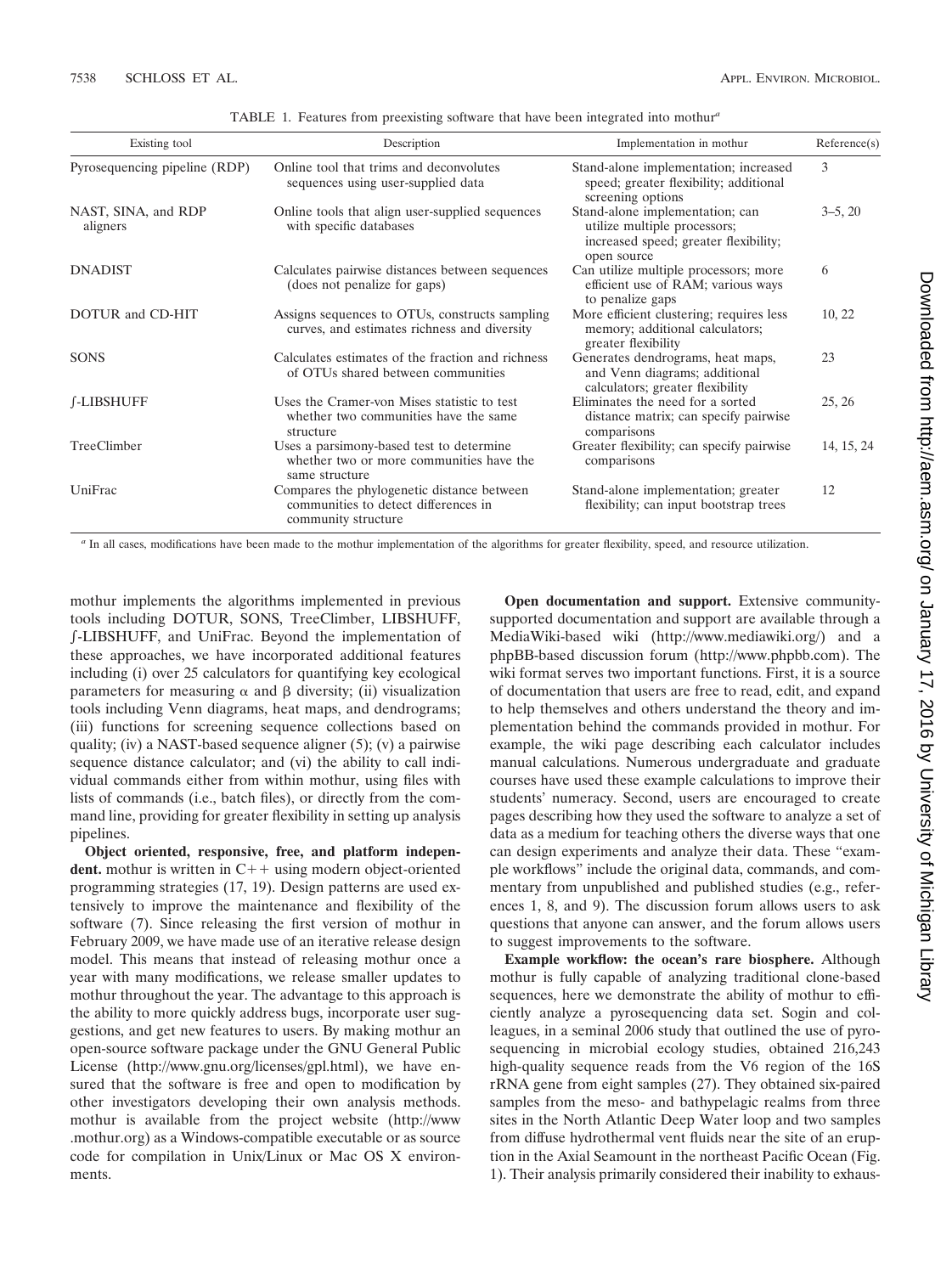|         | Sample       | Site              | Lat ( $^{\circ}$ N),<br>Long $(°W)$ | Depth<br>(m) | Temp.<br>$(^{\circ}C)$ | Cells<br>(per mL)            |                   |
|---------|--------------|-------------------|-------------------------------------|--------------|------------------------|------------------------------|-------------------|
|         | <b>FS312</b> | <b>Bag City</b>   | 45.92, -129.98                      | 1,529        | 31.2                   | 1.2 $\times$ 10 <sup>5</sup> |                   |
|         | <b>FS396</b> | Marker 52         | 45.94, -129.99                      | 1,537        | 24.4                   | 1.6 $\times$ 10 <sup>5</sup> |                   |
|         | 55R          | Oxygen minimum    | 58.30, -29.13                       | 500          | 7.1                    | 1.8 x 10 <sup>5</sup>        |                   |
|         | 138          | Labrador seawater | 60.90, -38.52                       | 710          | 3.5                    | 5.2 $\times$ 10 <sup>4</sup> |                   |
|         | 53R          | Labrador seawater | 58.30, -29.13                       | 1,400        | 3.5                    | 6.4 $\times$ 10 <sup>4</sup> |                   |
|         | 137          | Labrador seawater | 60.90. -38.52                       | 1,710        | 3.0                    | $3.3 \times 10^{4}$          |                   |
|         | 115R         | Oxygen minimum    | 50.40, -25.00                       | 550          | 7.0                    | 1.5 x 10 $^{5}$              |                   |
|         | 112R         | Low er deep water | 50.40, -25.00                       | 4,121        | 2.3                    | 3.9 $\times$ 10 <sup>4</sup> |                   |
| Jaccard |              |                   |                                     |              |                        |                              | $\Theta_{\rm vc}$ |

Jaccard

FIG. 1. Description and comparison of the eight samples analyzed by Sogin et al. (27). The dendrogram to the left represents the similarity of the samples based on the membership-based Jaccard coefficient calculated using Chao1 estimated richness values. The dendrogram on the right represents the similarity of the samples based on the structure-based  $\Theta_{\text{YC}}$  coefficient. The distance from the tip of the dendrogram to the root is 0.50 for both trees.

tively sample the biodiversity of sites in spite of record sequencing depths. The sequence data were obtained from http://jbpc.mbl .edu/research\_supplements/g454/20060412-private/, and we used the 2 February 2008 version of the data set. These data differ from those described in the original publication because the data processing algorithms internal to the GS20 machine were updated; therefore, it is not possible to make a direct comparison to the findings of the original analysis. Although these data were already trimmed and sorted into individual files for each sample, mothur has the capacity to generate these files from the FASTA-formatted sequence file generated by a sequencer. Furthermore, mothur has a number of functions for performing hypothesis tests, but here we will focus on operational taxonomic unit (OTU)-based methods of describing and comparing communities.

mothur makes several improvements that allow users with modest computing resources to analyze large data sets. Most significant are the ability to analyze only the unique sequences in a data set but retain information about the number of times that each sequence was observed and the use of sparse matrices that represent only distances smaller than a user-specified cutoff. Using a PHYLIP-based approach would have required approximately 145 GB to represent  $2.3 \times 10^{10}$  distances. Our improvements resulted in an 18.9-MB file containing  $5.2 \times 10^5$ pairwise distances that were smaller than 0.10. The only mothur-imposed limit is the number of distances that can be processed, which is  $2^{64}$ . The more likely limitation will be the amount of random-access memory (RAM) available on the user's computer. With the reduced memory requirement also comes significantly improved processing speed. Considering that most computers have multiple processors, users can obtain further increases in speed by utilizing the parallelization features provided in the alignment and distance calculation commands.

mothur can cluster sequences using the furthest neighbor, nearest neighbor, or UPGMA (unweighted-pair group method using average linkages) algorithms (22). The ability to let the data speak for themselves in determining OTUs is advantageous compared to database-based approaches that can form clusters, in which sequences are similar to the same database sequences but not to each other. Furthermore, mothur uses the approach employed in DOTUR where OTUs are defined for multiple cutoffs up to the distance threshold so that alternative OTU definitions can be compared. For example, using the furthest neighbor algorithm, we clustered sequences into OTUs up to a distance threshold of 0.10 and observed 13,202, 11,317, and 7,971 OTUs at cutoffs of 0.03, 0.05, and 0.10 distance units, respectively. A similar type of analysis using the approach used in programs such as CD-HIT would limit the user to a nearest neighbor-based approach, and the users would need to run the program for each distance level in which they were interested (10).

By inputting a file that maps each sequence to a sample identifier, the clusters could be parsed to perform  $\alpha$ -diversity analyses. First, we calculated the richness and diversity of the eight samples at OTU cutoffs of 0.03, 0.05, and 0.10 distance units by using the number of observed OTUs, Chao1 estimated minimum number of OTUs, and a nonparametric Shannon diversity index (Table 2). Second, we calculated rarefaction curves for the eight samples for a 0.10 distance cutoff (Fig. 2); the original Sogin analysis built rarefaction curves using frequencies acquired from a database-based OTU assignment analysis. Interestingly, mothur calculated the coverage of these samples to be between 0.94 and 0.98, and yet the rarefaction curves continued to climb with increasing sequencing effort. These types of analysis were the extent of the  $\alpha$ -diversity measurements performed in the original Sogin analysis, and each sample required up to 4 days to complete on a Quad Opteron 875 2.2-GHz series Dual Core machine with 28 GB of RAM (S. Huse, personal communication). The analysis described in this paper—from aligning of sequences through  $\beta$ -diversity analyses—required less than 2 h with use of a MacBook Pro laptop with 2 GB RAM and with only one of the 2.0-GHz dual processors.

Due to software limitations, it was not possible to assess the  $\beta$  diversity of the samples in the original Sogin analysis. With the software improvements implemented in mothur, we were able to transform the original OTU information into heat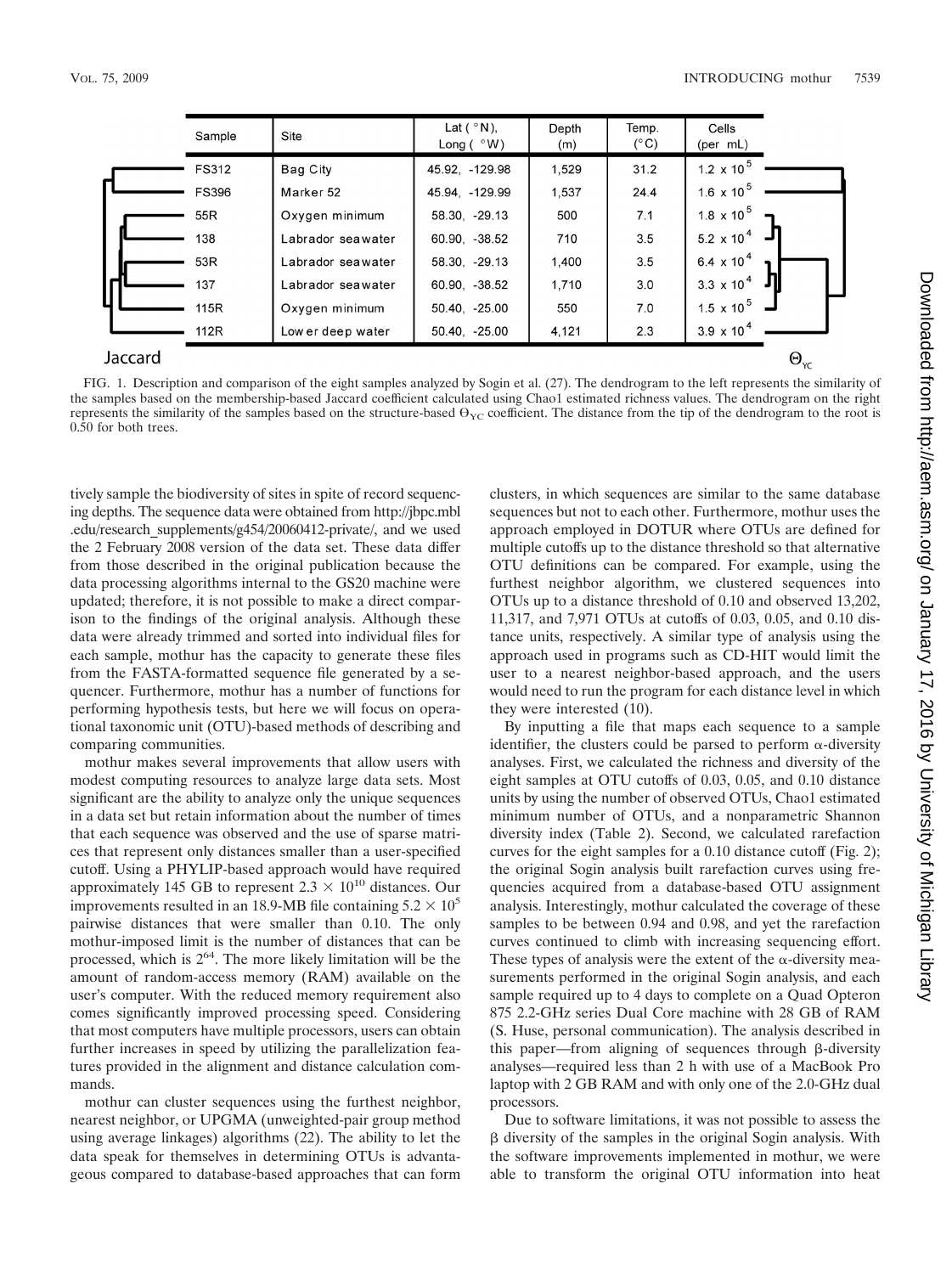| Sample       | No. of | 0.03       |        | 0.05 |            |       | 0.10 |            |       |      |
|--------------|--------|------------|--------|------|------------|-------|------|------------|-------|------|
|              | reads  | <b>OTU</b> | Chao   | H'   | <b>OTU</b> | Chao  | H'   | <b>OTU</b> | Chao  | H'   |
| 53R          | 12,725 | 1,599      | 3,222  | 5.29 | 1,420      | 2,622 | 5.19 | 1,053      | 1,733 | 4.81 |
| 55R          | 9,848  | 1,469      | 2,994  | 5.54 | 1,302      | 2,496 | 5.43 | 962        | 1,741 | 5.03 |
| 112R         | 15,057 | 2,258      | 5,189  | 5.91 | 2,032      | 4,282 | 5.79 | 1,584      | 2,992 | 5.44 |
| 115R         | 16,181 | 1,749      | 3,600  | 5.31 | 1,552      | 3,088 | 5.21 | 1,135      | 1,919 | 4.83 |
| 137          | 13,831 | 1.425      | 2,687  | 5.44 | 1,295      | 2,430 | 5.36 | 989        | 1.645 | 5.07 |
| 138          | 12,938 | 1.425      | 2,542  | 5.24 | 1,253      | 2,131 | 5.14 | 957        | 1.479 | 4.81 |
| <b>FS312</b> | 54,894 | 4.371      | 10.691 | 5.23 | 3.948      | 9,259 | 5.16 | 3.095      | 6.409 | 4.94 |
| <b>FS396</b> | 80,769 | 4,359      | 10,208 | 4.67 | 3,806      | 8,609 | 4.60 | 2,804      | 5,437 | 4.42 |

TABLE 2. Measures of  $\alpha$  diversity for the samples characterized by Sogin et al. (27) for three OTU definitions<sup>*a*</sup>

*<sup>a</sup>* 0.03, 0.05, and 0.10 are the OTU cutoffs in distance units. OTU signifies the number of OTUs observed, Chao signifies the Chao1 estimated minimum number of OTUs, and H' signifies the nonparametric Shannon diversity index.

maps, Venn diagrams, and dendrograms (Fig. 1) to describe the similarities in membership and structure of the eight samples. Several interesting observations can be made from this analysis. First, although the dendrograms generated using the Jaccard coefficient and the  $\Theta_{\text{YC}}$  community structure similarity coefficient have similar topologies, the terminal branch lengths of the Jaccard coefficient dendrogram are considerably longer for samples 53R, 55R, 115R, and 137. This is interesting because it indicates that while these samples have considerably different memberships (Jaccard), the relative abundances of the shared OTUs are similar. Thus, the differences between the communities are likely found in the rarer OTUs. Second, the two diffuse hydrothermal flow samples clearly cluster away from the others. This is intuitive because of the considerable differences in temperature and chemistry. Third, the only available piece of metadata that explains the clustering of the seawater samples is extreme depth; the deepest sample, 112R, clearly clusters away from the other seawater samples and was



FIG. 2. Rarefaction curves describing the dependence of discovering novel OTUs as a function of sampling effort for OTUs defined at a 0.10 distance cutoff. The curves for FS312 and FS396 climb to 3,095 and 2,804 OTUs after sampling of 54,894 and 80,769 sequences, respectively.

taken 2,411 m deeper than was any of the other samples. Considering that this was the only sample taken at such an extreme depth, additional sampling is required in order to have confidence in such a correlation.

**Looking forward.** The development of computational tools to describe and analyze microbial communities is in a "Red Queen"-type race where advances in computational power are met with expansions in sequencing capacity and vice versa. As the length and number of reads multiply, data analysis resources must meet the challenge. Although mothur goes a long way toward making data analysis efficient, flexible, and simple, the analyses are by no means trivial, and researchers must take care to ensure that their experiments are well designed and thought out and that their results are biologically plausible. The field of microbial ecology is experiencing an amazing revolution where we can now design experiments with sophisticated experimental designs. Tools such as mothur open new possibilities so that the primary limitation is our imagination.

Funding for mothur has been provided by the College of Natural Resources and the Environment at the University of Massachusetts, a grant from the Sloan Foundation, a grant from the National Science Foundation (award 0743432), and the Austrian GEN-AU project BIN.

We appreciate the input and support of the more than 900 users who registered their use of DOTUR, SONS, *f*-LIBSHUFF, or Tree-Climber over the past 5 years.

P.D.S. conceived, designed, and prepared the manuscript; P.D.S., S.L.W., T.R., and G.G.T. generated source code; and P.D.S., S.L.W., T.R., J.R.H., M.H., E.B.H., R.A.L., B.B.O., D.H.P., C.J.R., J.W.S., B.S., D.J.V., and C.F.W. provided documentation. All authors helped in the final editing of the manuscript.

## **REFERENCES**

- 1. **Antonopoulos, D. A., S. M. Huse, H. G. Morrison, T. M. Schmidt, M. L. Sogin, and V. B. Young.** 2009. Reproducible community dynamics of the gastrointestinal microbiota following antibiotic perturbation. Infect. Immun. **77:**2367–2375.
- 2. **Borneman, J.** 1999. Culture-independent identification of microorganisms that respond to specified stimuli. Appl. Environ. Microbiol. **65:**3398–3400.
- 3. **Cole, J. R., Q. Wang, E. Cardenas, J. Fish, B. Chai, et al.** 2009. The Ribosomal Database Project: improved alignments and new tools for rRNA analysis. Nucleic Acids Res. **37:**D141–D145.
- 4. **DeSantis, T. Z., P. Hugenholtz, N. Larsen, M. Rojas, E. L. Brodie, K. Keller, T. Huber, D. Dalevi, P. Hu, and G. L. Andersen.** 2006. Greengenes, a chimera-checked 16S rRNA gene database and workbench compatible with ARB. Appl. Environ. Microbiol. **72:**5069–5072.
- 5. **DeSantis, T. Z., Jr., P. Hugenholtz, K. Keller, E. L. Brodie, N. Larsen, et al.** 2006. NAST: a multiple sequence alignment server for comparative analysis of 16S rRNA genes. Nucleic Acids Res. **34:**W394–W939.
- 6. **Felsenstein, J.** 1989. PHYLIP—Phylogeny Inference Package. Cladistics **5:**164–166.
- 7. **Gamma, E., R. Helm, R. Johnson, and J. M. Vlissides.** 1995. Design